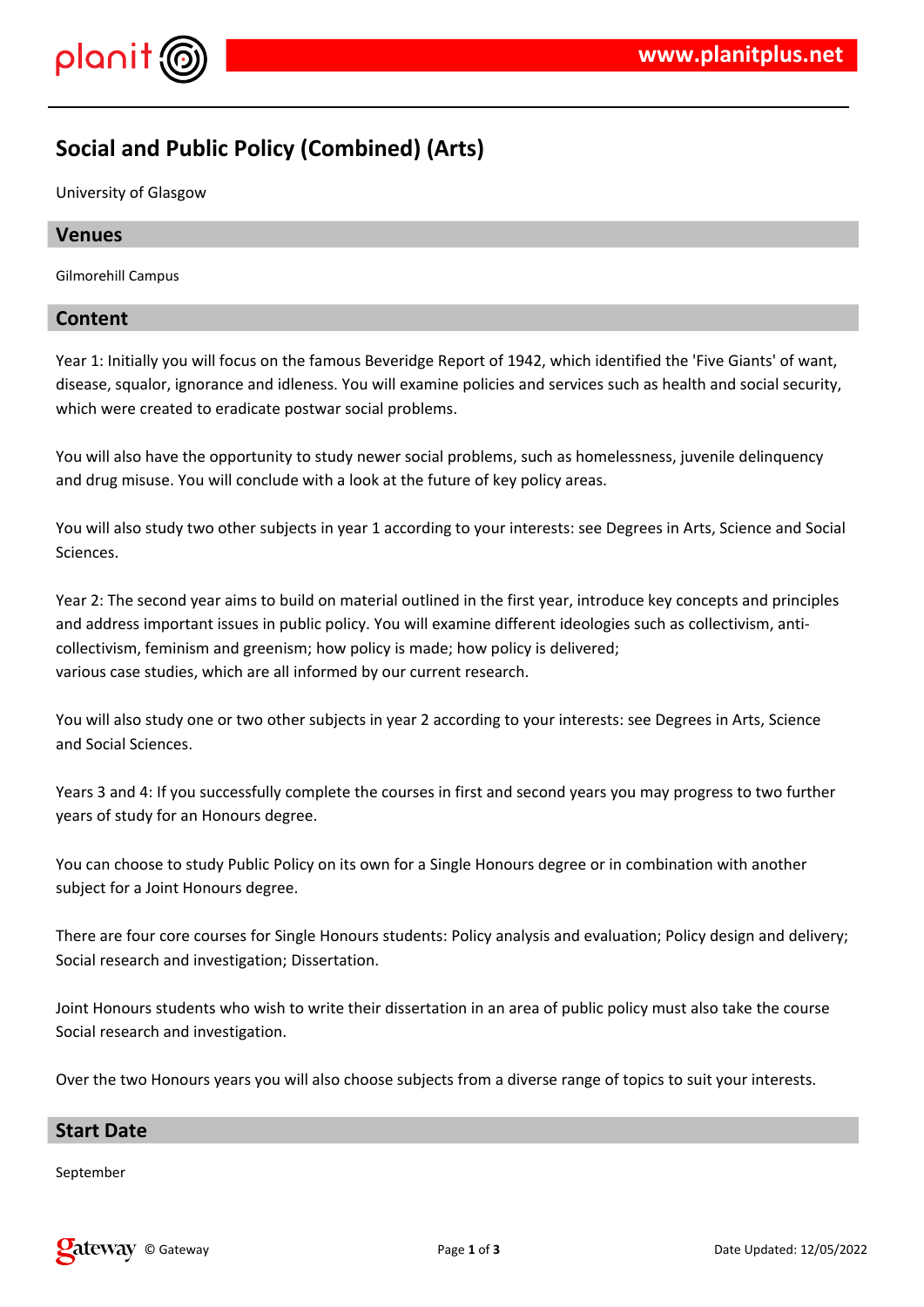

# **Qualification**

Degree

#### **Study Method**

Full time

### **Award Title**

MA Hons

### **UCAS Code**

Please refer to list below

#### **Course Length**

4 years

#### **Faculty**

College of Social Sciences

#### **Department**

School of Social and Political Sciences

#### **Entry Requirements**

2023 entry requirements

Standard entry: 6 Highers at AAAAAA or 2 Advanced Highers at BB plus AAAA (by end S6 with min AAABB after S5) including English and a humanities subject.

Widening access entry: 4 Highers at AAABB/ABBBB (by end S6 with min ABB after S5) including English and a humanities subject. Completion of pre-entry programme is necessary.

Grades and subjects may vary depending on combinations taken.

#### **SCQF Level**

10

#### **Cost**

«Cost»

#### **Progression Routes**

«ProgressionRoutes»

# **Combination Courses**

**Callet Way** © Gateway **Called: 12/05/2022** Page 2 of 3